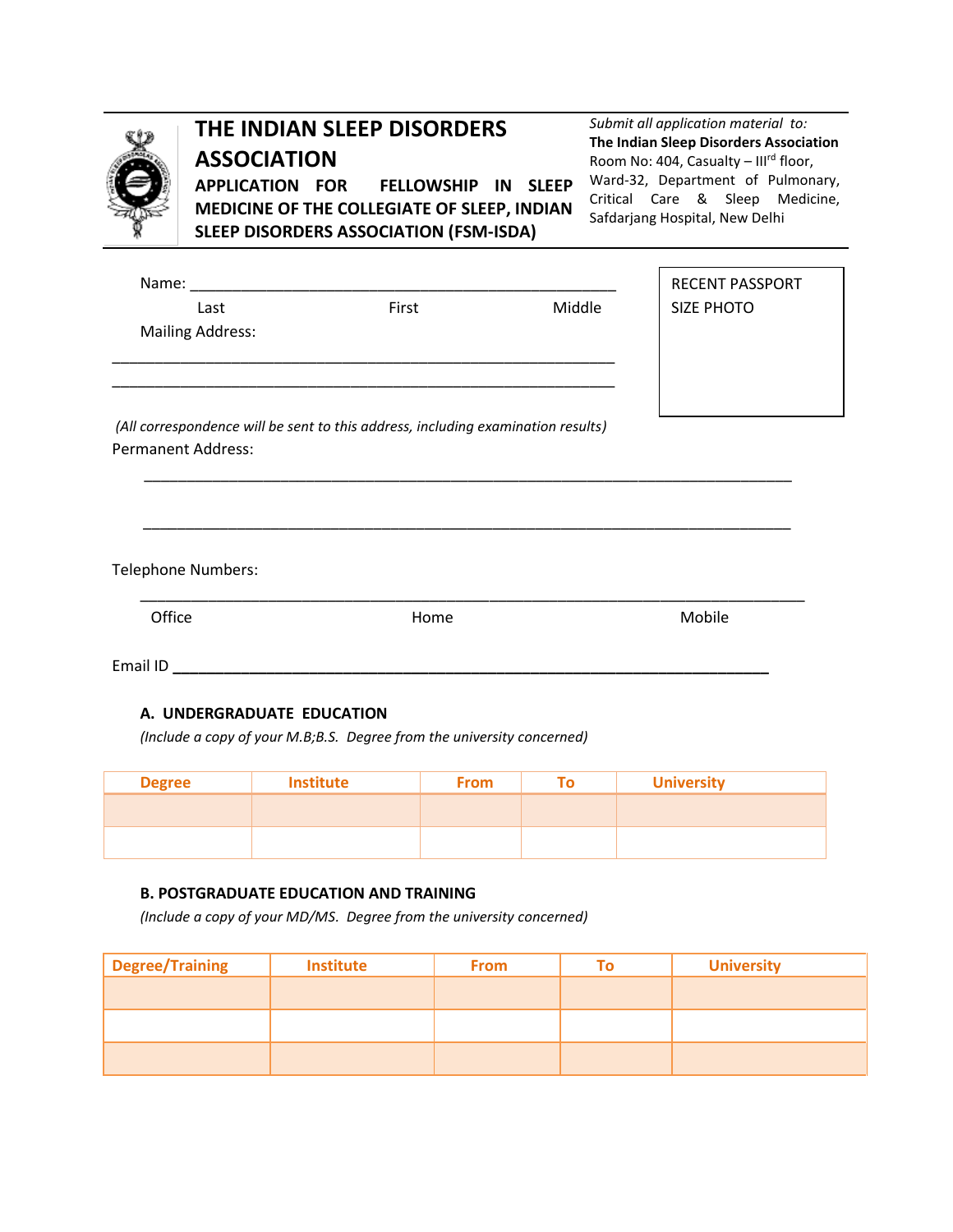## **C. CLINICAL TRAINING AND EXPERIENCE IN SLEEP MEDICINE**

After carefully reading the Information, applicants must determine your category for requirements for one of the sections given below.

**1. Sleep medicine training programme of ISDA:** Applicants must have one year training in sleep medicine under the supervision of a Fellow of Indian Sleep Disorder Association in the accredited training program of ISDA.

| <b>Institution/Iocation</b> | <b>From</b> | To: | <b>Program director or supervisor</b> |
|-----------------------------|-------------|-----|---------------------------------------|
|                             |             |     |                                       |
|                             |             |     |                                       |
|                             |             |     |                                       |
|                             |             |     |                                       |

 **(Note: Candidate must submit a certificate from the Supervisor certifying that he has fulfilled the requirement of supervised training in all the areas of the subject as per the course curriculum)**

**2. Sleep medicine training obtained as DM Resident in the disciplines mentioned below:** Graduates of training programs (DM) in Pulmonary medicine, Critical Care & Sleep Medicine or Neurology can satisfy requirement as follows:

**Pulmonary medicine:** Pulmonologists who have had exposure/experience in sleep medicine as part of training period during their DM in the said discipline.

**Clinical neurology**: Clinical neurologists who have had exposure/experience in sleep medicine as part of training period during their DM in the said discipline.

| Institution/<br><b>location</b> | Type of<br>training | <b>From</b> | Τo | <b>Program director or supervisor</b> |
|---------------------------------|---------------------|-------------|----|---------------------------------------|
|                                 |                     |             |    |                                       |
|                                 |                     |             |    |                                       |
|                                 |                     |             |    |                                       |

 **(Note: Candidate must submit a certificate from the Head of Department/Supervisor certifying that he has fulfilled the requirement of supervised training in all the areas of the subject as per the course curriculum)**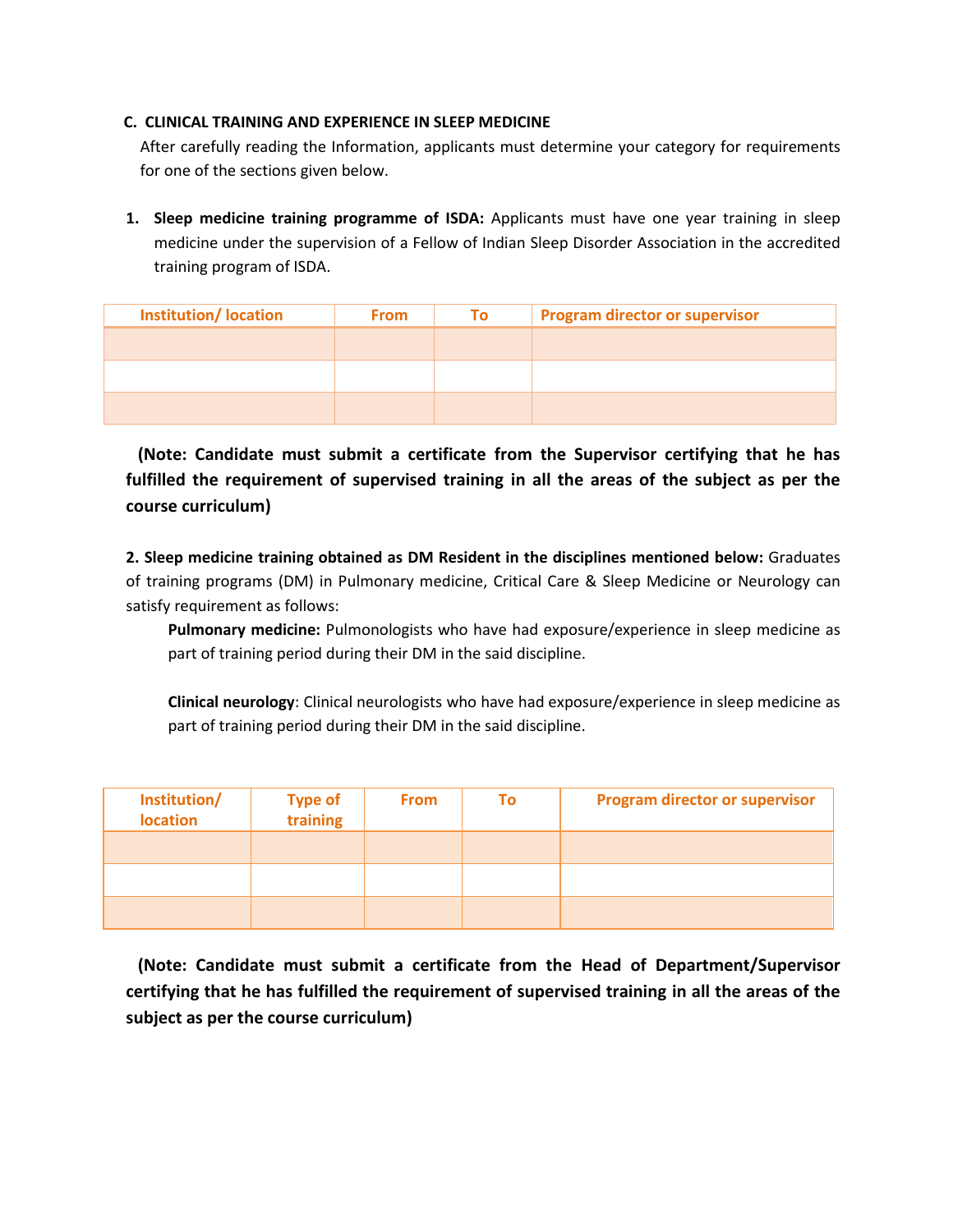**3. Sleep medicine training obtained as MD/DNB Resident in the disciplines mentioned below:** Graduates of training programs (MD/MS/DNB) in Pulmonary/Respiratory medicine, General Medicine, Paediatrics, Otorhinolaryngology, or Psychiatry can satisfy requirement as follows:

| Institution/<br><b>location</b> | <b>Type of</b><br>training | <b>From</b> | Τo | <b>Program director or supervisor</b> |
|---------------------------------|----------------------------|-------------|----|---------------------------------------|
|                                 |                            |             |    |                                       |
|                                 |                            |             |    |                                       |
|                                 |                            |             |    |                                       |

 **(Note: It must be certified by the Head of Department that the centre runs a functional Sleep disorders Clinic and performs supervised in laboratory Polysomnography. Candidate must also submit a certificate from the Head of Department certifying that he has fulfilled the requirement of supervised training in all the areas of the subject as per the course curriculum. Further that the candidate has worked in the sleep laboratory, independently validated Polysomnography reports & done titration of CPAP/Bilevel-PAP of patients.)**

**4. Sleep medicine training obtained after MD/DNB Residency in the disciplines mentioned below:** Graduates of training programs (MD/MS/DNB) in Pulmonary/Respiratory medicine, General Medicine, Paediatrics, Otorhinolaryngology or Psychiatry can satisfy requirement as follows:

**Training in the discipline of Sleep Medicine formal/ informal following which the individual has been practicing Sleep medicine devoting at least 25% of time in the said discipline. Practice involves full validated polysomnography (Type I) with manual titration for a minimum of five (05) years after post graduation.**

| Institution/<br>location of<br>training | <b>Type of</b><br>training | <b>From</b> | To | <b>Program</b><br>director or<br>supervisor | <b>Institution of practice</b> |
|-----------------------------------------|----------------------------|-------------|----|---------------------------------------------|--------------------------------|
|                                         |                            |             |    |                                             |                                |
|                                         |                            |             |    |                                             |                                |
|                                         |                            |             |    |                                             |                                |

 **(Note: It must be certified by the Head of Department where formal/informal training obtained (Certificate of training to be enclosed).** 

**Certificate from the Head of the Institution where person has been practicing certifying that he/she is independently managing cases of sleep disorders. Further, that the Institution has a full Polysomnography laboratory, where validated sleep studies are undertaken and manual titration performed.**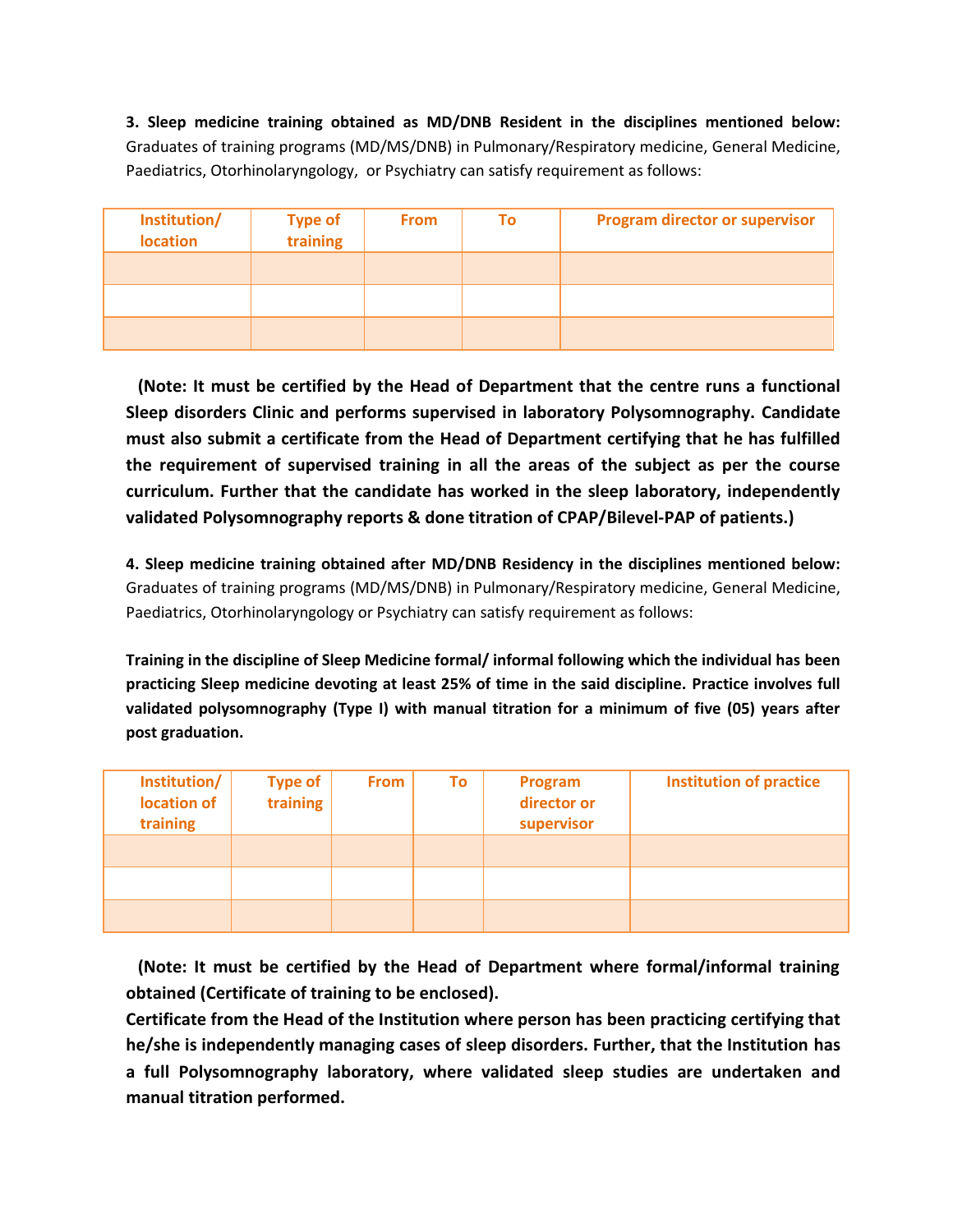**The total experience should not be less than five years after post-graduation & training.**

**5. Candidates for special consideration:**

**a. Individuals who are currently working as Faculty in the Departments of Medical Colleges where sleep medicine is being practiced and has been working for a minimum of 03 (three) years.**

**b. Who have a obtained training in sleep (satisfying all requirements) in another country and intends to take the said exam.** 

| Institution/ Type of From To<br>location of<br>training | training |  | Program<br>director<br><b>or</b><br>supervisor | Institution of practice |
|---------------------------------------------------------|----------|--|------------------------------------------------|-------------------------|
|                                                         |          |  |                                                |                         |
|                                                         |          |  |                                                |                         |
|                                                         |          |  |                                                |                         |

**Note:** 

**a). It must be certified by the Head of Department that the Medical College (Department) runs a Sleep disorders Clinic and performs supervised in laboratory Type I Polysomnography testing including manual titration of CPAP/ Bilevel PAP and that the said candidate is a member of the Faculty of the College.**

**b).Certificate from the Head of the Institution where person is practicing, stating that he/she is independently managing cases of sleep disorders. Further, that the Institution has a full Polysomnography laboratory, where validated sleep studies are undertaken and manual titration performed.** 

**A copy of the certificate of competence in sleep medicine conferred by the Overseas Board must be attached.**

**CME credit:** If you are claiming CME credit please indicate here the number of Conferences/workshops attended, and provide documents of these credits with your application. For candidates in categories 3, 4, certificates of training/workshops attended /conferences attended /papers presented/ research work undertaken review/ original articles published/accepted for publication would help for the committee to decide on allowing the candidate to take the said examination.

*(The final decision of credit to be awarded will lie with the Controller of examinations, whose decision will be final and binding to all)*

**D.** Current registration and dates obtained

Include a copy of all of your current registration to practice medicine (the annual renewal card with an expiration date)